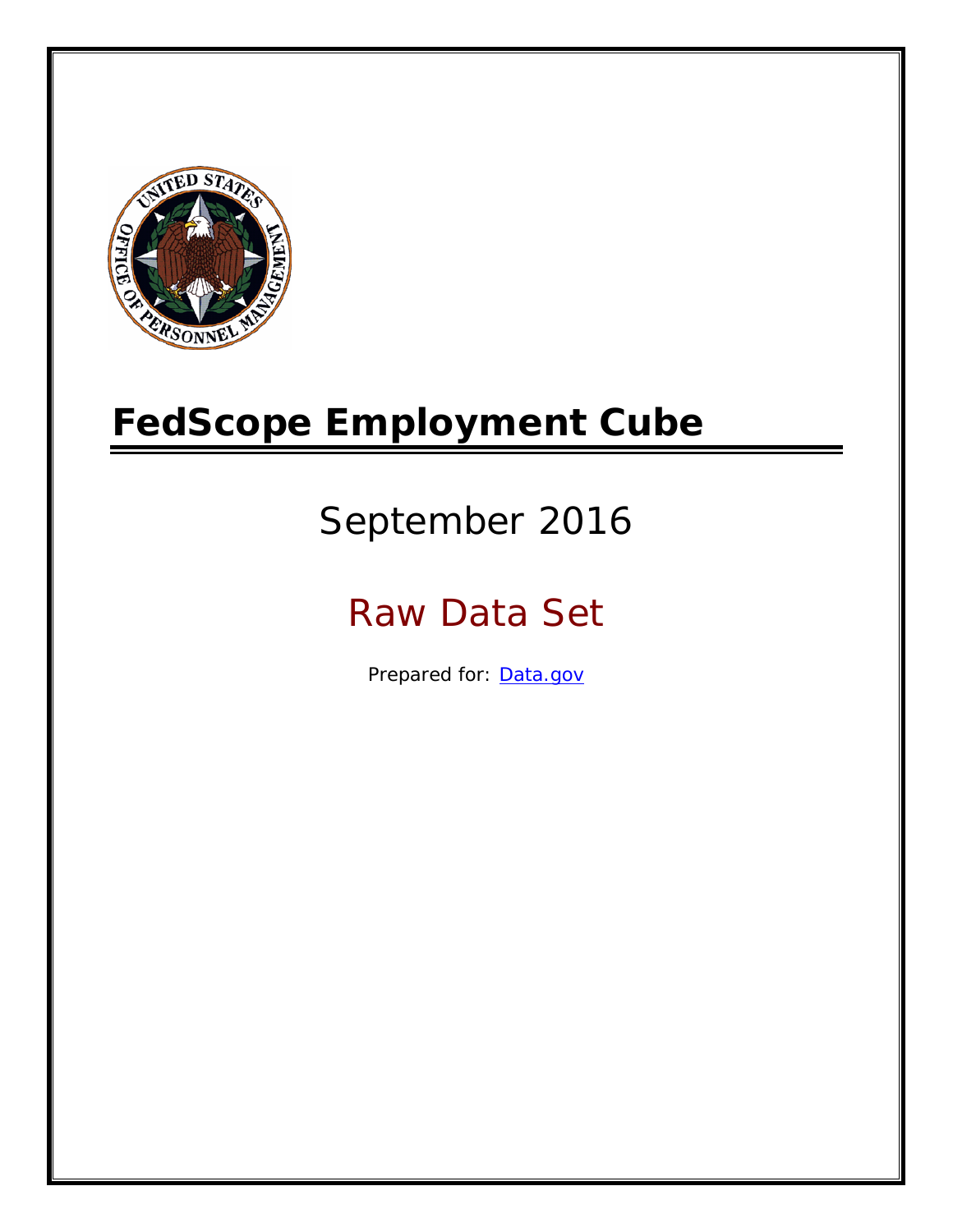

# **Table of Contents**

| $\mathbf{1}$ | <b>OVERVIEW</b>                                | 3              |
|--------------|------------------------------------------------|----------------|
| 1.1          | Purpose                                        | 3              |
| 1.2          | <b>Scope</b>                                   | 3              |
| 2            | <b>RAW DATA SET FILE</b>                       | 3              |
| 2.1          | <b>FACTDATA</b>                                | 3              |
| 3            | <b>DIMENSION TRANSLATIONS FILES</b>            | 5              |
| 3.1          | Agency                                         | 5              |
| 3.2          | Location                                       | 6              |
| 3.3          | Age                                            | 6              |
| 3.4          | <b>Education Level</b>                         | $\overline{7}$ |
| 3.5          | <b>General Schedule &amp; Equivalent Grade</b> | 8              |
| 3.6          | <b>Length of Service</b>                       | 8              |
| 3.7          | Occupation                                     | 9              |
| 3.8          | <b>Occupation Category</b>                     | 9              |
| 3.9          | Pay Plan & Grade                               | 10             |
| 3.10         | <b>Salary Level</b>                            | 10             |
|              | 3.11 STEM Occupations                          | 11             |
|              | 3.12 Supervisory Status                        | 11             |
|              | 3.13 Type of Appointment                       | 12             |
|              | 3.14 Work Schedule                             | 12             |
| 3.15         | <b>Work Status</b>                             | 13             |
|              | 3.16 Date                                      | 13             |
|              | 3.17 Employment                                | 14             |
|              | 3.18 Average Salary                            | 14             |
|              | 3.19 Average Length of Service                 | 14             |
| 4            | <b>DATA DEFINITIONS</b>                        | 15             |
| 4.1          | Agency                                         | 15             |
| 4.2          | Location                                       | 15             |
| 4.3          | Age                                            | 15             |
| 4.4          | <b>Education Level</b>                         | 15             |
| 4.5          | <b>General Schedule &amp; Equivalent Grade</b> | 15             |
| 4.6          | <b>Length of Service</b>                       | 15             |
| 4.7          | Occupation                                     | 15             |
| 4.8          | <b>Occupation Category</b>                     | 15             |
| 4.9          | Pay Plan & Grade                               | 16             |
| 4.10         | <b>Salary Level</b>                            | 16             |
| 4.11         | <b>STEM Occupations</b>                        | 16             |
| 4.12         | <b>Supervisory Status</b>                      | 16             |
| 4.13         | <b>Type of Appointment</b>                     | 16             |
| 4.14         | <b>Work Schedule</b>                           | 16             |

Source: FedScope (https://www.fedscope.opm.gov/) 1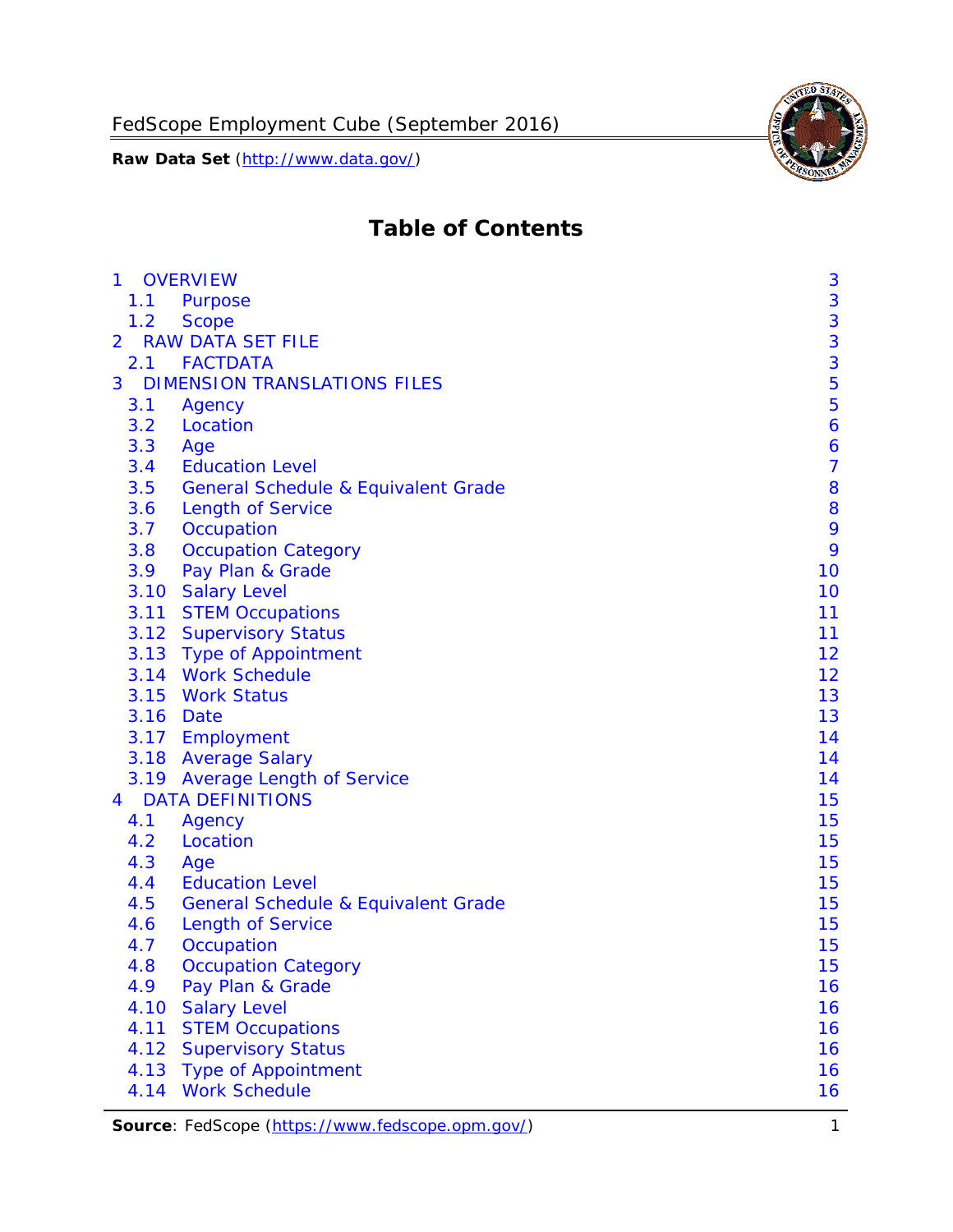FedScope Employment Cube (September 2016)

**Raw Data Set** (http://www.data.gov/)

|               | 4.15 Work Status                                    | 16 |
|---------------|-----------------------------------------------------|----|
|               | 4.16 Date                                           | 16 |
|               | 4.17 Employment                                     | 17 |
|               | 4.18 Average Salary                                 | 17 |
|               | 4.19 Average Length of Service                      | 17 |
|               | 5 APPENDIX                                          | 18 |
| 5.1           | SAS Program to Read Raw Data Sets for Data Analysis | 18 |
| $5.2^{\circ}$ | <b>FedScope General Public Web Site</b>             | 18 |

# **Listing of Tables**

| Table 2.1: FACTDATA.TXT Record Layout   | 4  |
|-----------------------------------------|----|
| Table 3.1: DTagy.txt Record Layout      | 5  |
| Table 3.2: DTloc.txt Record Layout      | 6  |
| Table 3.3: DTagelvl.txt Record Layout   | 6  |
| Table 3.4: DTedlvl.txt Record Layout    | 7  |
| Table 3.5: DTgsegrd.txt Record Layout   | 8  |
| Table 3.6: DTIoslyl.txt Record Layout   | 8  |
| Table 3.7: DTocc.txt Record Layout      | 9  |
| Table 3.8: DTpatco.txt Record Layout    | 9  |
| Table 3.9: DTppgrd.txt Record Layout    | 10 |
| Table 3.10: DTsallvl.txt Record Layout  | 10 |
| Table 3.11: DTstemocc.txt Record Layout | 11 |
| Table 3.12: DTsuper.txt Record Layout   | 11 |
| Table 3.13: DTtoa.txt Record Layout     | 12 |
| Table 3.14: DTwrksch.txt Record Layout  | 12 |
| Table 3.15: DTwkstat.txt Record Layout  | 13 |
| Table 3.16: DTdate.txt Record Layout    | 13 |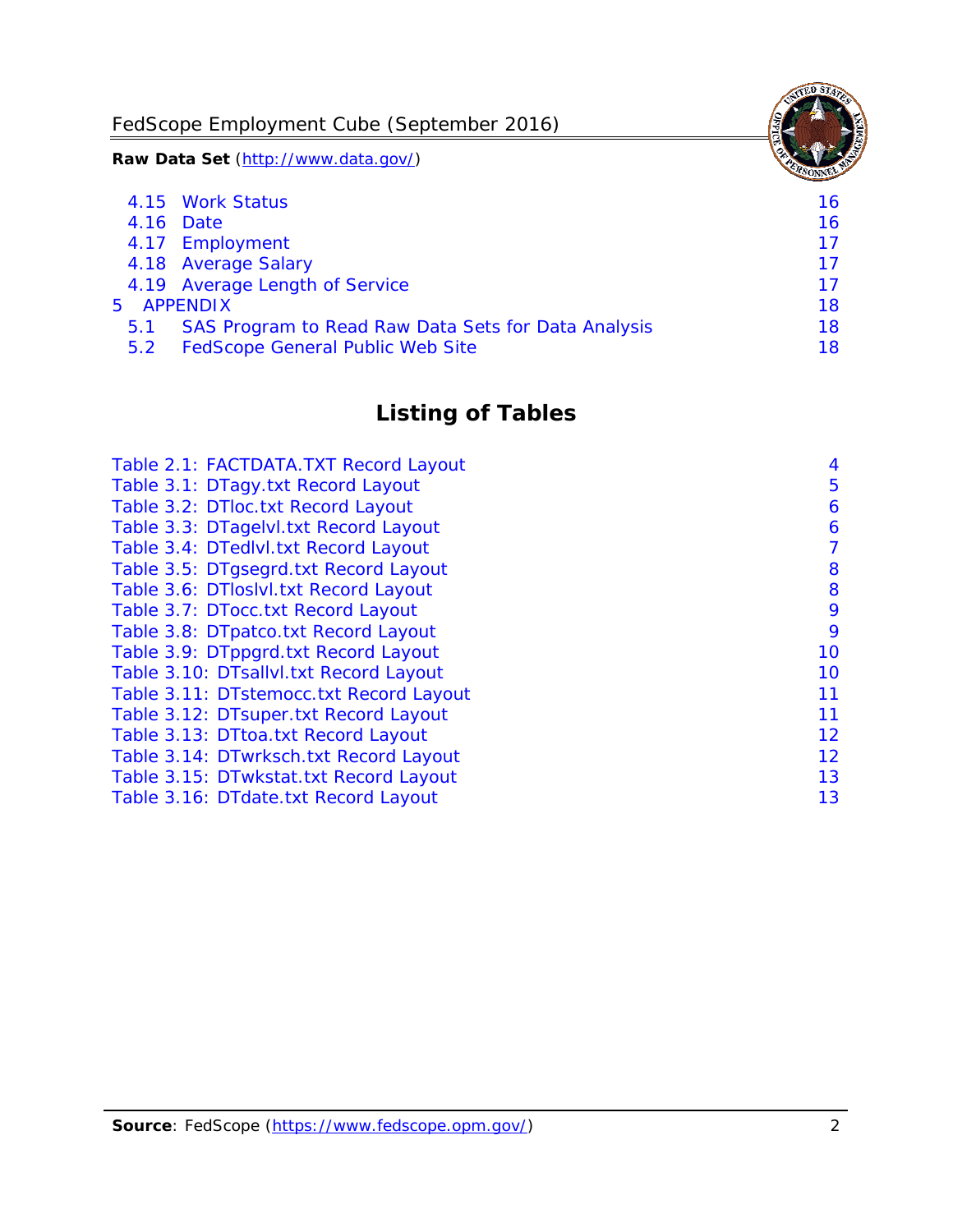# <span id="page-3-0"></span>**1 OVERVIEW**

# *1.1 Purpose*

<span id="page-3-1"></span>The purpose of this raw data set is to increase public access to high value, machine readable datasets generated by the U.S. Office of Personnel Management. The FedScope Employment Cube data sets are available via [Data.gov](http://www.data.gov/).

# <span id="page-3-2"></span>*1.2 Scope*

The scope of this raw data set includes data elements used in the creation of the FedScope Employment Cube [\(https://www.fedscope.opm.gov/\)](https://www.fedscope.opm.gov/). **NOTE**: Starting in FY 2010, the OPM Statistical Data Mart (SDM) is the source for all FedScope data. The SDM is processed data from the Enterprise Human Resources Integration (EHRI) data warehouse. Data is processed on a quarterly basis (i.e. March, June, September and December).

# <span id="page-3-3"></span>**2 RAW DATA SET FILE**

# <span id="page-3-4"></span>*2.1 FACTDATA*

This "**delimited**" (comma separated value (**CSV**)) raw data set provides employee population data as of September 2016. Each column value is separated by a "**comma**" from the next column's value and each row starts a new record. Each record contains 20 data elements. The record layout for FACTDATA.TXT is depicted in [Table 2.1](#page-4-1) below:

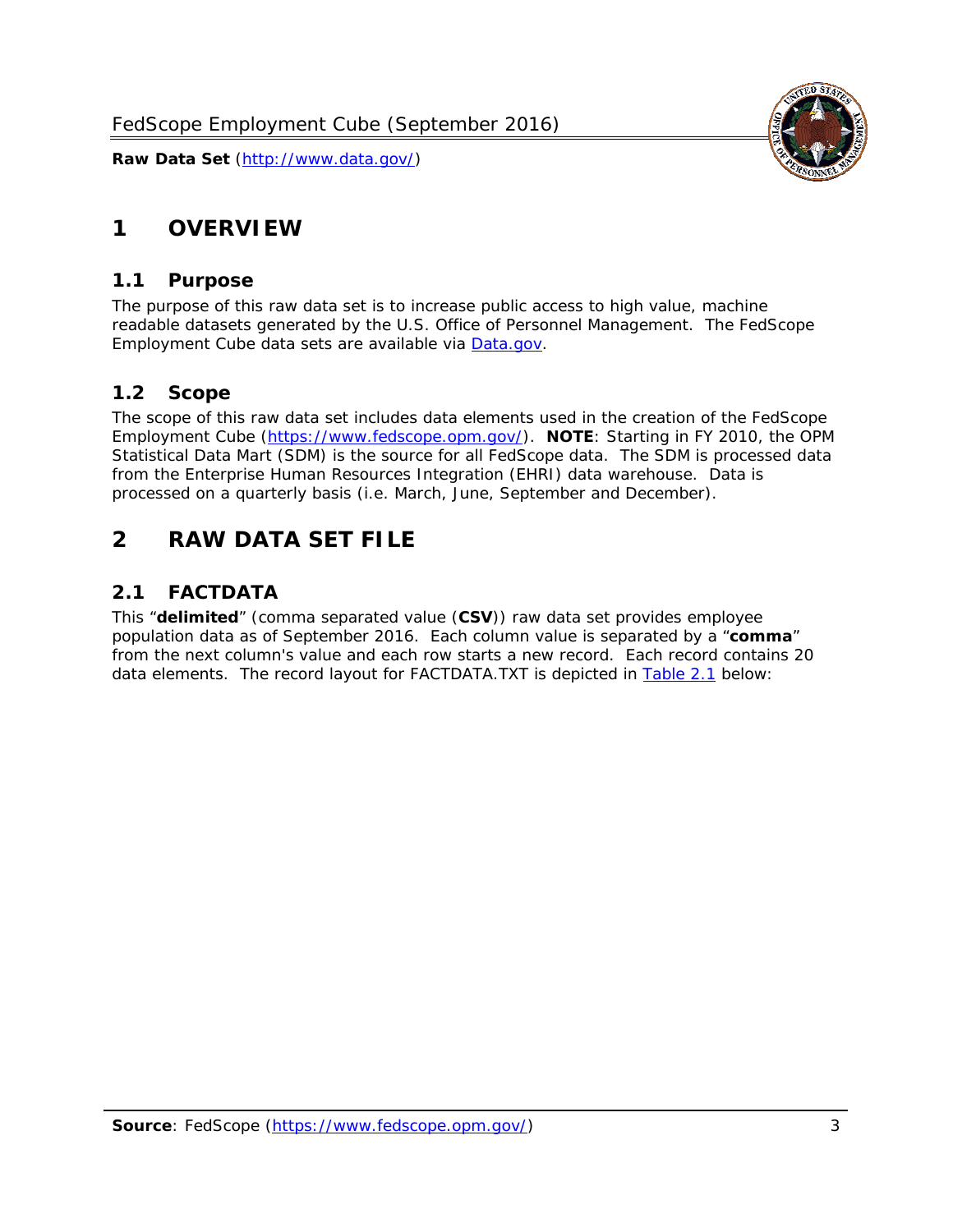<span id="page-4-1"></span><span id="page-4-0"></span>

**NOTE**: If importing this table (data set) into Excel, change the "column data format" for columns 1-17 from "General" to "Text". Columns 18-20 can be imported as "General" data format. In Excel, the "General" data format converts numeric values to numbers. Columns 1-17 are TEXT fields; Columns 18-20 are NUMERIC fields.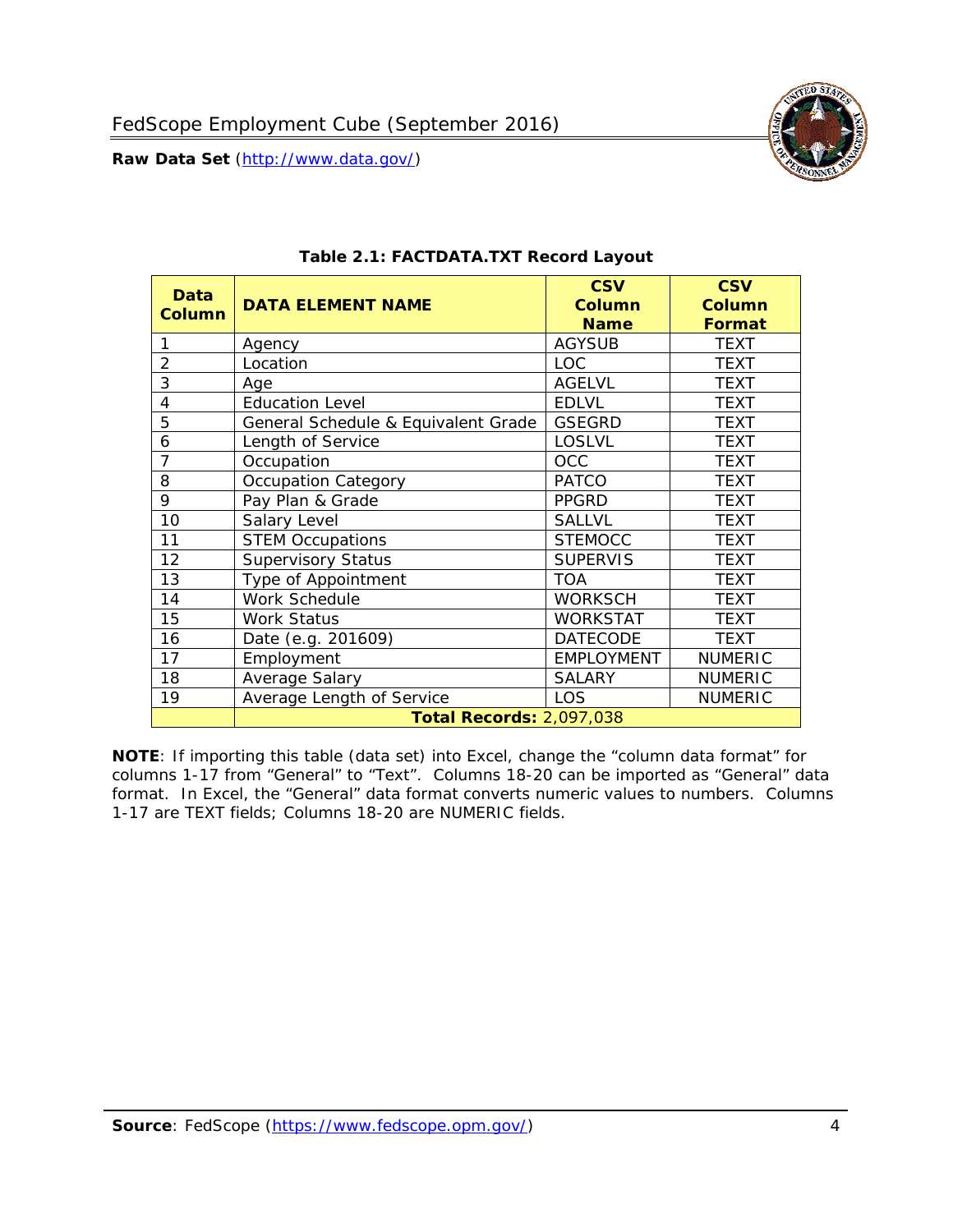

# <span id="page-5-0"></span>**3 DIMENSION TRANSLATIONS FILES**

#### <span id="page-5-1"></span>*3.1 Agency*

<span id="page-5-3"></span><span id="page-5-2"></span>This "**delimited**" (comma separated value (**CSV**)) data file provides translations for the agency data element contained in the employee population data file (FACTDATA.TXT). See [Table 2.1.](#page-4-1) Each column value is separated by a "**comma**" from the next column's value and each row starts a new record. Each record contains 6 data elements. The record layout for DTagy.txt is depicted in [Table 3.1](#page-5-3) below:

| Data<br>Column            | <b>DATA ELEMENT NAME</b>       | <b>CSV</b><br><b>Column</b><br><b>Name</b> | <b>CSV</b><br>Column<br><b>Format</b> |
|---------------------------|--------------------------------|--------------------------------------------|---------------------------------------|
|                           | Agency Type                    | <b>AGYTYP</b>                              | <b>TEXT</b>                           |
|                           | <b>Agency Type Translation</b> | <b>AGYTYPT</b>                             | <b>TEXT</b>                           |
| 3                         | Agency                         | AGY                                        | <b>TEXT</b>                           |
|                           | <b>Agency Translation</b>      | <b>AGYT</b>                                | <b>TEXT</b>                           |
| -5                        | Agency Sub element             | <b>AGYSUB</b>                              | <b>TEXT</b>                           |
|                           | Agency Sub element Translation | <b>AGYSUBT</b>                             | <b>TEXT</b>                           |
| <b>Total Records: 533</b> |                                |                                            |                                       |

#### **Table 3.1: DTagy.txt Record Layout**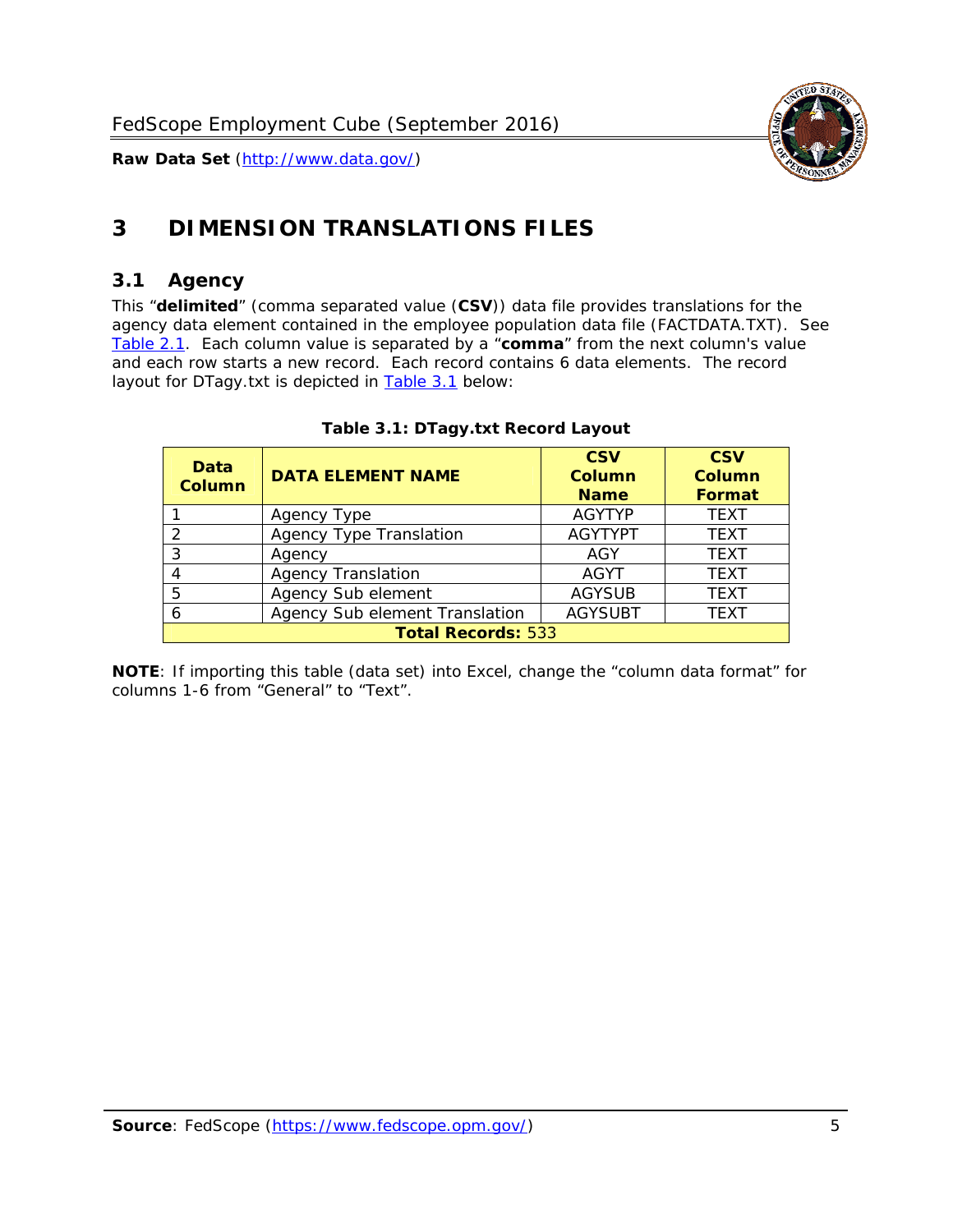

# <span id="page-6-0"></span>*3.2 Location*

<span id="page-6-4"></span><span id="page-6-2"></span>This "**delimited**" (comma separated value (**CSV**)) data file provides translations for the location data element contained in the employee population data file (FACTDATA.TXT). See [Table 2.1.](#page-4-1) Each column value is separated by a "**comma**" from the next column's value and each row starts a new record. Each record contains 4 data elements. The record layout for DTloc.txt is depicted in [Table 3.2](#page-6-4) below:

| Data<br><b>Column</b>     | <b>DATA ELEMENT NAME</b>         | <b>CSV</b><br>Column<br><b>Name</b> | <b>CSV</b><br><b>Column</b><br><b>Format</b> |
|---------------------------|----------------------------------|-------------------------------------|----------------------------------------------|
|                           | Location Type                    | <b>LOCTYP</b>                       | <b>TEXT</b>                                  |
|                           | Location Type Translation        | <b>LOCTYPT</b>                      | <b>TEXT</b>                                  |
| ົ                         | State/Country                    | <b>LOC</b>                          | <b>TFXT</b>                                  |
|                           | <b>State/Country Translation</b> | LOCT                                | <b>TFXT</b>                                  |
| <b>Total Records: 226</b> |                                  |                                     |                                              |

#### **Table 3.2: DTloc.txt Record Layout**

**NOTE**: If importing this table (data set) into Excel, change the "column data format" for columns 1-4 from "General" to "Text".

#### <span id="page-6-1"></span>*3.3 Age*

<span id="page-6-5"></span><span id="page-6-3"></span>This "**delimited**" (comma separated value (**CSV**)) data file provides translations for the age data element contained in the employee population data file (FACTDATA.TXT). See [Table](#page-4-1) [2.1](#page-4-1). Each column value is separated by a "**comma**" from the next column's value and each row starts a new record. Each record contains 2 data elements. The record layout for DTagelvl.txt is depicted in **[Table 3.3](#page-6-5)** below:

| Data<br>Column           | <b>DATA ELEMENT NAME</b> | <b>CSV</b><br>Column<br><b>Name</b> | <b>CSV</b><br>Column<br><b>Format</b> |
|--------------------------|--------------------------|-------------------------------------|---------------------------------------|
|                          | Aae                      | AGFI VI                             | TFXT                                  |
|                          | Age Translation          | AGFI VI T                           | TFXT                                  |
| <b>Total Records: 12</b> |                          |                                     |                                       |

#### **Table 3.3: DTagelvl.txt Record Layout**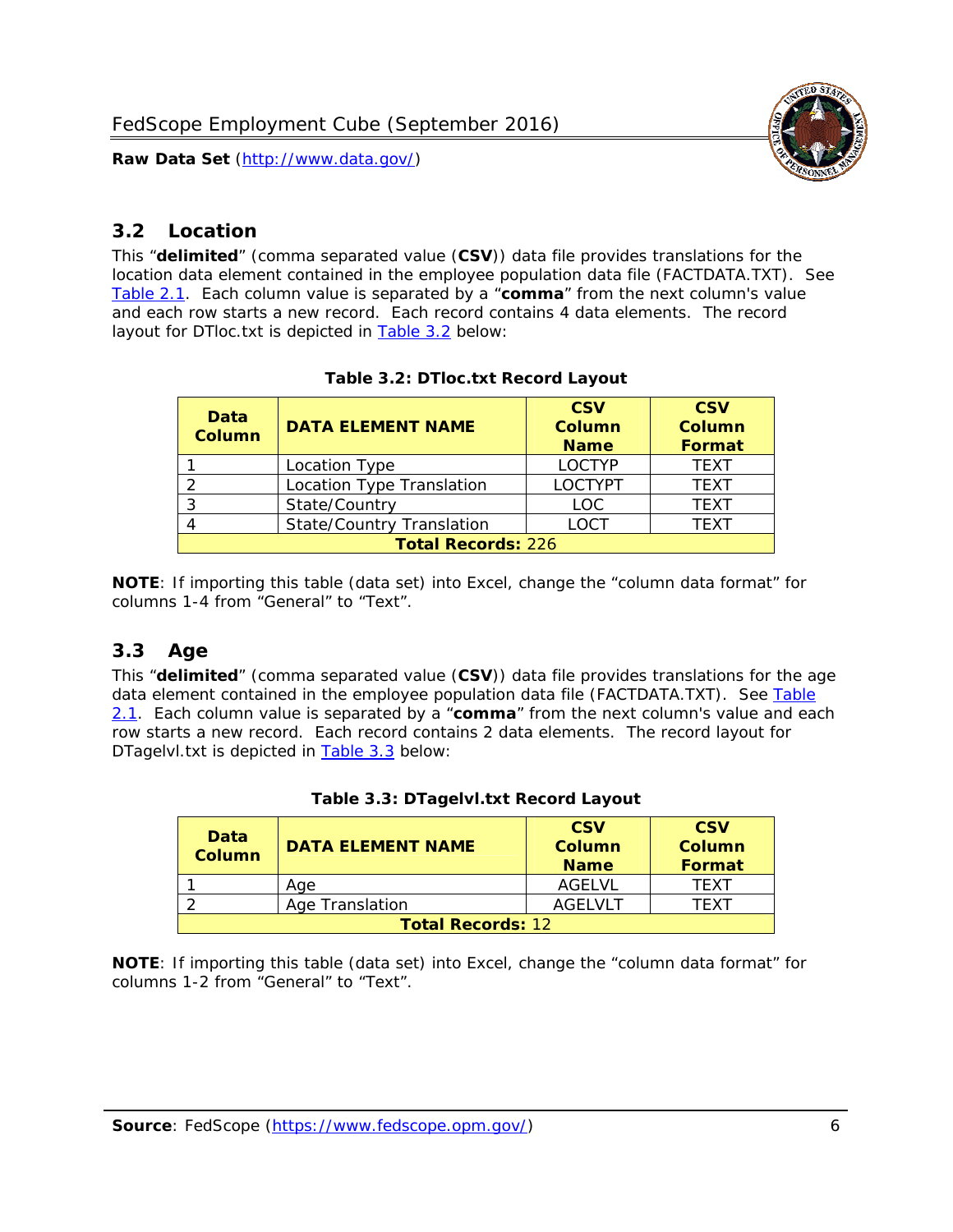

# <span id="page-7-0"></span>*3.4 Education Level*

<span id="page-7-2"></span><span id="page-7-1"></span>This "**delimited**" (comma separated value (**CSV**)) data file provides translations for the education level data element contained in the employee population data file (FACTDATA.TXT). See [Table 2.1](#page-4-1). Each column value is separated by a "**comma**" from the next column's value and each row starts a new record. Each record contains 4 data elements. The record layout for DTedlvl.txt is depicted in [Table 3.4](#page-7-2) below:

| Data<br><b>Column</b>    | <b>DATA ELEMENT NAME</b>                | <b>CSV</b><br><b>Column</b><br><b>Name</b> | <b>CSV</b><br><b>Column</b><br><b>Format</b> |
|--------------------------|-----------------------------------------|--------------------------------------------|----------------------------------------------|
|                          | <b>Education Level Type</b>             | <b>EDLVLTYP</b>                            | <b>TEXT</b>                                  |
|                          | <b>Education Level Type Translation</b> | <b>EDLVLTYPT</b>                           | <b>TEXT</b>                                  |
|                          | <b>Education Level</b>                  | <b>EDLVL</b>                               | <b>TEXT</b>                                  |
|                          | <b>Education Level Translation</b>      | <b>EDLVLT</b>                              | <b>TEXT</b>                                  |
| <b>Total Records: 24</b> |                                         |                                            |                                              |

#### **Table 3.4: DTedlvl.txt Record Layout**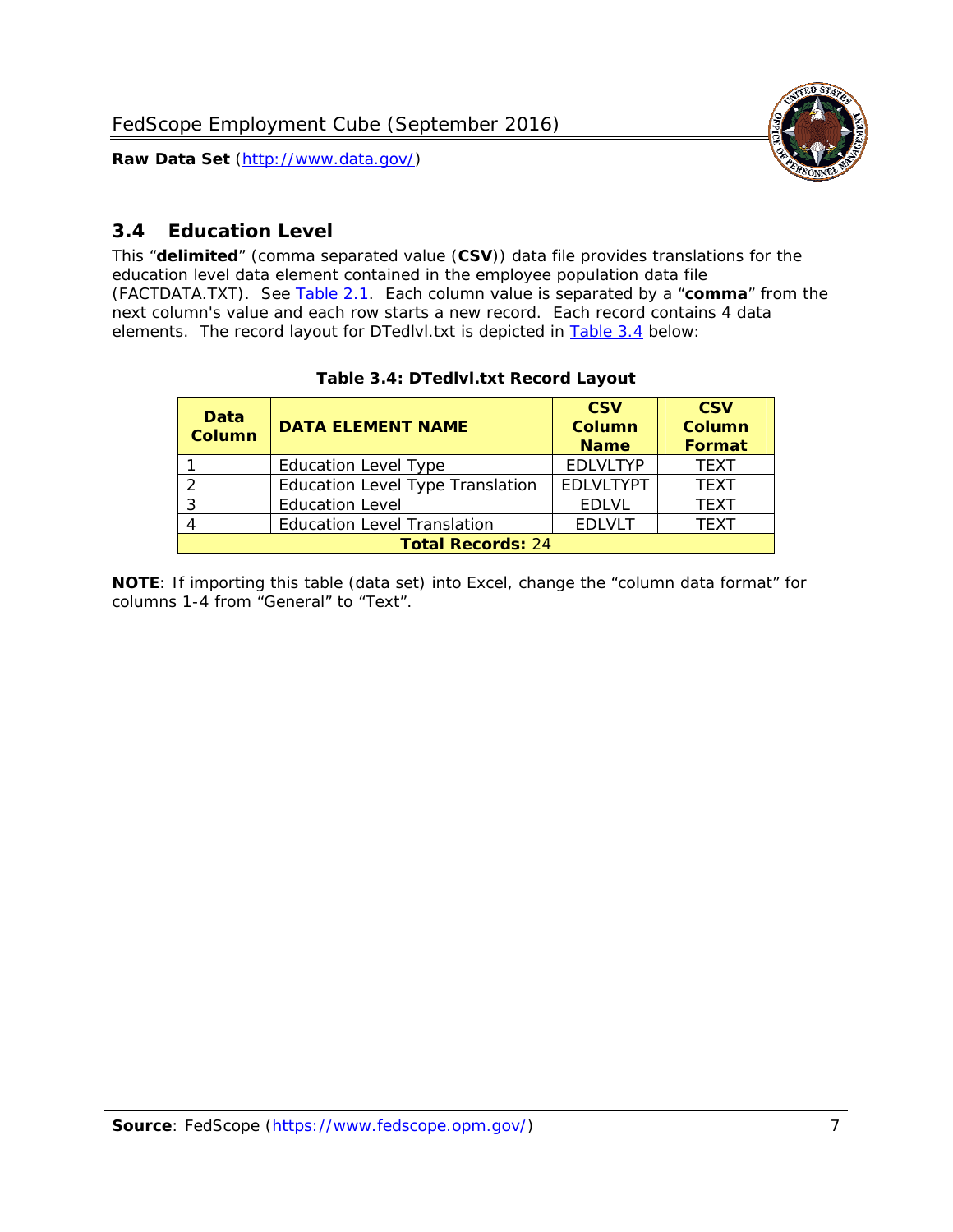

# <span id="page-8-0"></span>*3.5 General Schedule & Equivalent Grade*

This "**delimited**" (comma separated value (**CSV**)) data file provides translations for the general schedule & equivalent grade data element contained in the employee population data file (FACTDATA.TXT). See [Table 2.1](#page-4-1). Each column value is separated by a "**comma**" from the next column's value and each row starts a new record. Each record contains 1 data element. The record layout for DTgsegrd.txt is depicted in [Table 3.5](#page-8-4) below:

#### **Table 3.5: DTgsegrd.txt Record Layout**

<span id="page-8-4"></span><span id="page-8-2"></span>

| Data<br>Column           | DATA FI FMFNT NAMF                  | <b>CSV</b><br>Column<br><b>Name</b> | <b>CSV</b><br>Column<br><b>Format</b> |
|--------------------------|-------------------------------------|-------------------------------------|---------------------------------------|
|                          | General Schedule & Equivalent Grade | GSFGRD                              | TFXT                                  |
| <b>Total Records: 17</b> |                                     |                                     |                                       |

**NOTE**: If importing this table (data set) into Excel, change the "column data format" for column 1-from "General" to "Text".

#### <span id="page-8-1"></span>*3.6 Length of Service*

<span id="page-8-5"></span>This "**delimited**" (comma separated value (**CSV**)) data file provides translations for the length of service data element contained in the employee population data file (FACTDATA.TXT). See [Table 2.1](#page-4-1). Each column value is separated by a "**comma**" from the next column's value and each row starts a new record. Each record contains 2 data elements. The record layout for DTloslvl.txt is depicted in [Table 3.6](#page-8-5) below:

<span id="page-8-3"></span>

| Data<br><b>Column</b>    | <b>DATA ELEMENT NAME</b>      | <b>CSV</b><br><b>Column</b><br><b>Name</b> | <b>CSV</b><br>Column<br>Format |
|--------------------------|-------------------------------|--------------------------------------------|--------------------------------|
|                          | Length of Service             | LOSLVL                                     | TFXT                           |
|                          | Length of Service Translation | LOSI VLT                                   | TFXT                           |
| <b>Total Records: 11</b> |                               |                                            |                                |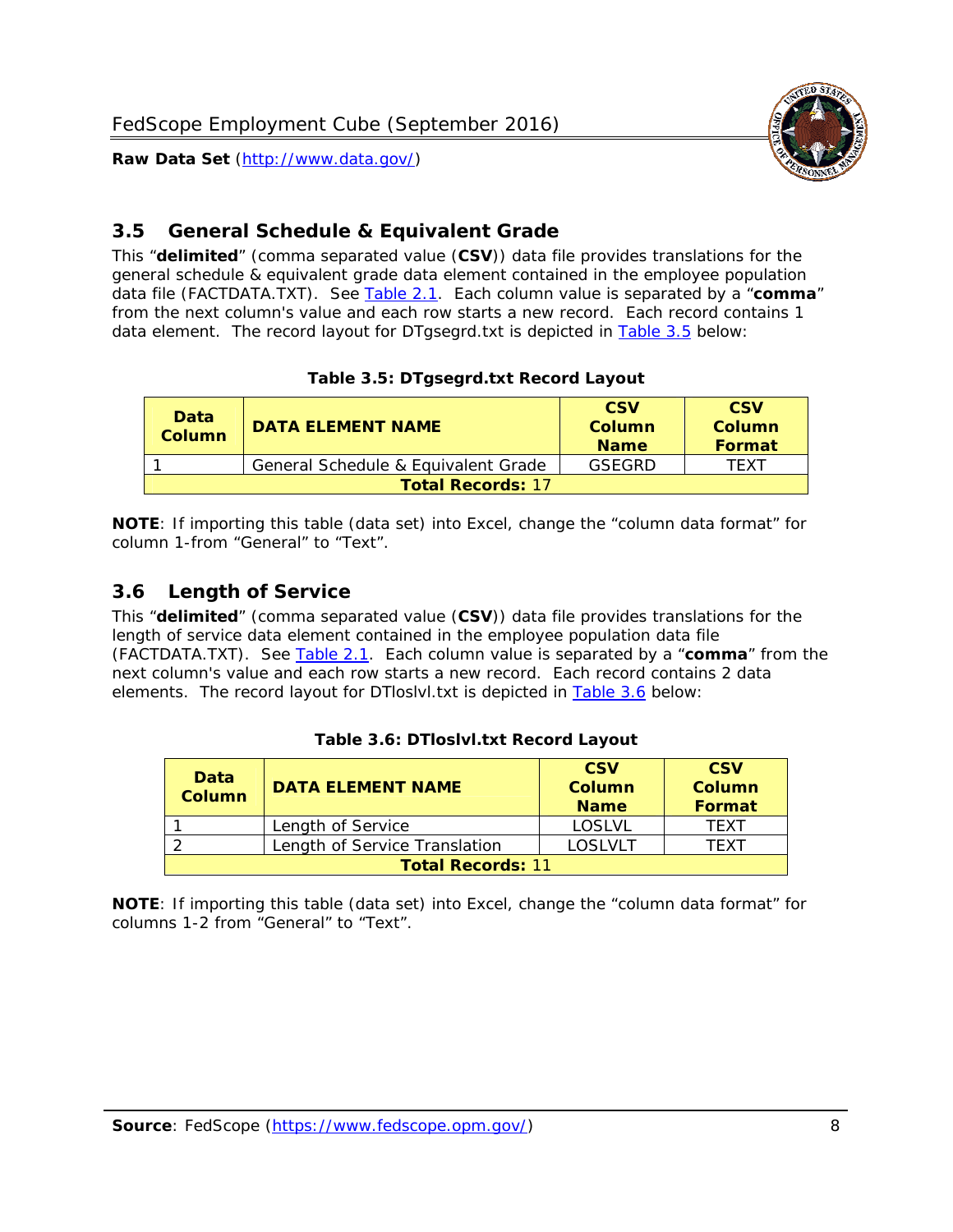

### <span id="page-9-0"></span>*3.7 Occupation*

<span id="page-9-4"></span>This "**delimited**" (comma separated value (**CSV**)) data file provides translations for the occupation data element contained in the employee population data file (FACTDATA.TXT). See [Table 2.1](#page-4-1). Each column value is separated by a "**comma**" from the next column's value and each row starts a new record. Each record contains 6 data elements. The record layout for DTocc.txt is depicted in [Table 3.7](#page-9-4) below:

<span id="page-9-2"></span>

| Data<br><b>Column</b>     | <b>DATA ELEMENT NAME</b>             | <b>CSV</b><br>Column<br><b>Name</b> | <b>CSV</b><br>Column<br><b>Format</b> |
|---------------------------|--------------------------------------|-------------------------------------|---------------------------------------|
|                           | Occupation Type                      | <b>OCCTYP</b>                       | <b>TEXT</b>                           |
|                           | Occupation Type Translation          | <b>OCCTYPT</b>                      | <b>TEXT</b>                           |
| ર                         | <b>Occupation Family</b>             | <b>OCCFAM</b>                       | <b>TEXT</b>                           |
|                           | <b>Occupation Family Translation</b> | <b>OCCFAMT</b>                      | <b>TEXT</b>                           |
| 5                         | Occupation                           | <b>OCC</b>                          | <b>TEXT</b>                           |
|                           | <b>Occupation Translation</b>        | <b>OCCT</b>                         | <b>TEXT</b>                           |
| <b>Total Records: 683</b> |                                      |                                     |                                       |

#### **Table 3.7: DTocc.txt Record Layout**

**NOTE**: If importing this table (data set) into Excel, change the "column data format" for columns 1-6 from "General" to "Text".

#### <span id="page-9-1"></span>*3.8 Occupation Category*

<span id="page-9-5"></span>This "**delimited**" (comma separated value (**CSV**)) data file provides translations for the occupation category data element contained in the employee population data file (FACTDATA.TXT). See [Table 2.1](#page-4-1). Each column value is separated by a "**comma**" from the next column's value and each row starts a new record. Each record contains 2 data elements. The record layout for DTpatco.txt is depicted in [Table 3.8](#page-9-5) below:

<span id="page-9-3"></span>

| Data<br><b>Column</b>   | <b>DATA ELEMENT NAME</b>        | <b>CSV</b><br>Column<br><b>Name</b> | <b>CSV</b><br>Column<br>Format |
|-------------------------|---------------------------------|-------------------------------------|--------------------------------|
|                         | <b>Occupation Category</b>      | <b>PATCO</b>                        | TFXT                           |
|                         | Occupation Category Translation | <b>PATCOT</b>                       | TFXT                           |
| <b>Total Records: 7</b> |                                 |                                     |                                |

| Table 3.8: DTpatco.txt Record Layout |  |
|--------------------------------------|--|
|--------------------------------------|--|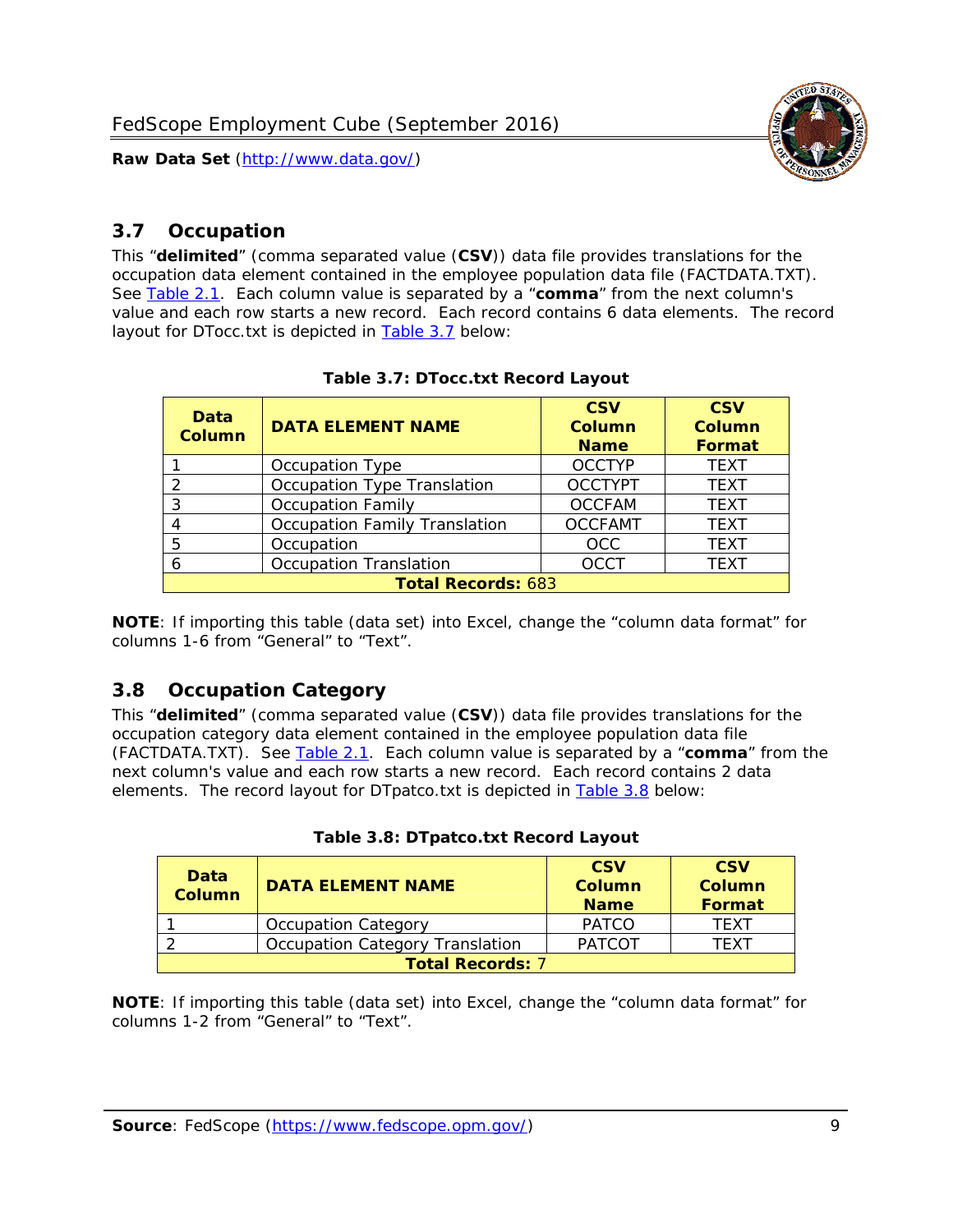

# <span id="page-10-0"></span>*3.9 Pay Plan & Grade*

<span id="page-10-4"></span>This "**delimited**" (comma separated value (**CSV**)) data file provides translations for the pay plan & grade data element contained in the employee population data file (FACTDATA.TXT). See [Table 2.1](#page-4-1). Each column value is separated by a "**comma**" from the next column's value and each row starts a new record. Each record contains 7 data elements. The record layout for DTppgrd.txt is depicted in **Table 3.9** below:

<span id="page-10-2"></span>

| Data<br><b>Column</b>       | <b>DATA ELEMENT NAME</b>   | <b>CSV</b><br>Column<br><b>Name</b> | <b>CSV</b><br>Column<br><b>Format</b> |  |
|-----------------------------|----------------------------|-------------------------------------|---------------------------------------|--|
|                             | Pay Plan Type              | <b>PPTYP</b>                        | <b>TEXT</b>                           |  |
| $\mathcal{P}$               | Pay Plan Type Translation  | <b>PPTYPT</b>                       | <b>TEXT</b>                           |  |
| 3                           | Pay Plan Group             | <b>PPGROUP</b>                      | <b>TEXT</b>                           |  |
|                             | Pay Plan Group Translation | <b>PPGROUPT</b>                     | <b>TEXT</b>                           |  |
| 5                           | Pay Plan                   | <b>PAYPLAN</b>                      | <b>TEXT</b>                           |  |
| 6                           | Pay Plan Translation       | PAYPLANT                            | <b>TEXT</b>                           |  |
|                             | Pay Plan & Grade           | <b>PPGRD</b>                        | <b>TEXT</b>                           |  |
| <b>Total Records: 1,023</b> |                            |                                     |                                       |  |

#### **Table 3.9: DTppgrd.txt Record Layout**

**NOTE**: If importing this table (data set) into Excel, change the "column data format" for columns 1-7 from "General" to "Text".

# <span id="page-10-1"></span>*3.10 Salary Level*

<span id="page-10-5"></span><span id="page-10-3"></span>This "**delimited**" (comma separated value (**CSV**)) data file provides translations for the salary level data element contained in the employee population data file (FACTDATA.TXT). See [Table 2.1](#page-4-1). Each column value is separated by a "**comma**" from the next column's value and each row starts a new record. Each record contains 2 data elements. The record layout for DTsallvl.txt is depicted in [Table 3.10](#page-10-5) below:

| <b>Data</b><br>Column    | <b>DATA ELEMENT NAME</b>        | <b>CSV</b><br>Column<br><b>Name</b> | <b>CSV</b><br>Column<br><b>Format</b> |  |
|--------------------------|---------------------------------|-------------------------------------|---------------------------------------|--|
|                          | Salary Level                    | <b>SALLVL</b>                       | TFXT                                  |  |
|                          | <b>Salary Level Translation</b> | SAI I VI T                          | TEXT                                  |  |
| <b>Total Records: 19</b> |                                 |                                     |                                       |  |

| Table 3.10: DTsallvl.txt Record Layout |  |
|----------------------------------------|--|
|----------------------------------------|--|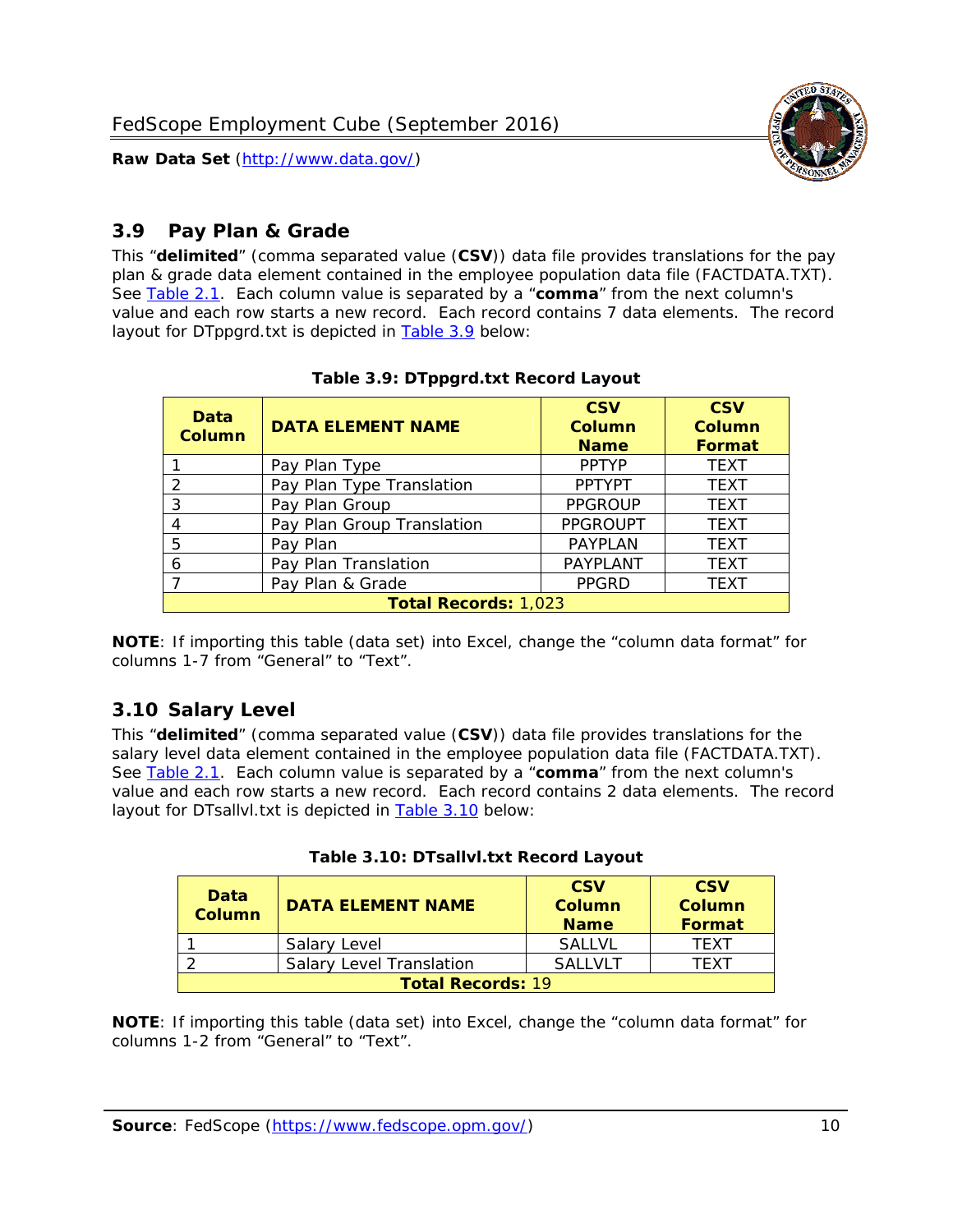

### <span id="page-11-0"></span>*3.11 STEM Occupations*

<span id="page-11-4"></span>This "**delimited**" (comma separated value (**CSV**)) data file provides translations for the STEM occupations data element contained in the employee population data file (FACTDATA.TXT). See [Table 2.1](#page-4-1). Each column value is separated by a "**comma**" from the next column's value and each row starts a new record. Each record contains 6 data elements. The record layout for DTstemocc.txt is depicted in [Table 3.11](#page-11-4) below:

<span id="page-11-2"></span>

| <b>Data</b><br><b>Column</b> | <b>DATA ELEMENT NAME</b>                     | <b>CSV</b><br>Column<br><b>Name</b> | <b>CSV</b><br><b>Column</b><br><b>Format</b> |  |
|------------------------------|----------------------------------------------|-------------------------------------|----------------------------------------------|--|
|                              | <b>STEM Occupation Aggregate</b>             | <b>STEMAGG</b>                      | <b>TEXT</b>                                  |  |
|                              | <b>STEM Occupation Aggregate Translation</b> | <b>STEMAGGT</b>                     | <b>TEXT</b>                                  |  |
| 3                            | <b>STEM Occupation Type</b>                  | <b>STEMTYP</b>                      | <b>TEXT</b>                                  |  |
|                              | <b>STEM Occupation Type Translation</b>      | <b>STEMTYPT</b>                     | <b>TEXT</b>                                  |  |
| 5                            | <b>STEM Occupation</b>                       | <b>STEMOCC</b>                      | <b>TEXT</b>                                  |  |
|                              | <b>STEM Occupation Translation</b>           | <b>STEMOCCT</b>                     | <b>TEXT</b>                                  |  |
| <b>Total Records: 69</b>     |                                              |                                     |                                              |  |

#### **Table 3.11: DTstemocc.txt Record Layout**

**NOTE**: If importing this table (data set) into Excel, change the "column data format" for columns 1-6 from "General" to "Text".

# <span id="page-11-1"></span>*3.12 Supervisory Status*

This "**delimited**" (comma separated value (**CSV**)) data file provides translations for the supervisory status data element contained in the employee population data file (FACTDATA.TXT). See [Table 2.1](#page-4-1). Each column value is separated by a "**comma**" from the next column's value and each row starts a new record. Each record contains 4 data elements. The record layout for DTsuper.txt is depicted in [Table 3.12](#page-11-5) below:

<span id="page-11-5"></span><span id="page-11-3"></span>

| Data<br><b>Column</b>   | <b>DATA ELEMENT NAME</b>              | <b>CSV</b><br><b>Column</b><br><b>Name</b> | <b>CSV</b><br><b>Column</b><br><b>Format</b> |  |
|-------------------------|---------------------------------------|--------------------------------------------|----------------------------------------------|--|
|                         | <b>Supervisory Status Type</b>        | <b>SUPERTYP</b>                            | <b>TEXT</b>                                  |  |
|                         | Supervisory Status Type Translation   | <b>SUPERTYPT</b>                           | <b>TEXT</b>                                  |  |
|                         | <b>Supervisory Status</b>             | <b>SUPERVIS</b>                            | <b>TEXT</b>                                  |  |
|                         | <b>Supervisory Status Translation</b> | <b>SUPERVIST</b>                           | <b>TEXT</b>                                  |  |
| <b>Total Records: 7</b> |                                       |                                            |                                              |  |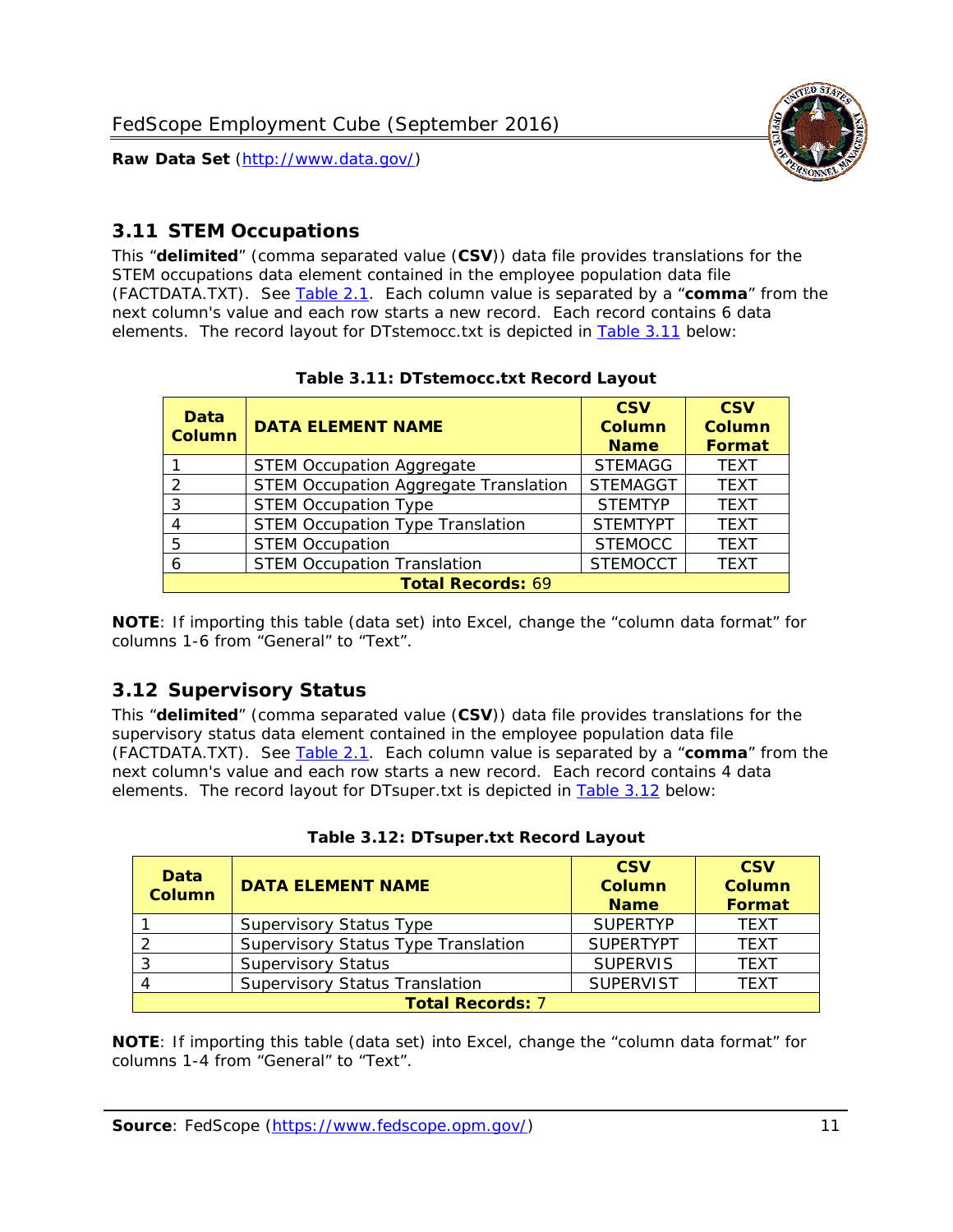

# <span id="page-12-0"></span>*3.13 Type of Appointment*

This "**delimited**" (comma separated value (**CSV**)) data file provides translations for the type of appointment data element contained in the employee population data file (FACTDATA.TXT). See [Table 2.1](#page-4-1). Each column value is separated by a "**comma**" from the next column's value and each row starts a new record. Each record contains 4 data elements. The record layout for DTtoa.txt is depicted in [Table 3.13](#page-12-4) below:

<span id="page-12-4"></span><span id="page-12-2"></span>

| Data<br><b>Column</b>    | <b>DATA ELEMENT NAME</b>             | <b>CSV</b><br><b>Column</b><br><b>Name</b> | <b>CSV</b><br><b>Column</b><br>Format |  |
|--------------------------|--------------------------------------|--------------------------------------------|---------------------------------------|--|
|                          | Type of Appointment Type             | <b>TOATYP</b>                              | <b>TFXT</b>                           |  |
|                          | Type of Appointment Type Translation | <b>TOATYPT</b>                             | <b>TEXT</b>                           |  |
|                          | Type of Appointment                  | <b>TOA</b>                                 | <b>TEXT</b>                           |  |
|                          | Type of Appointment Translation      | <b>TOAT</b>                                | <b>TFXT</b>                           |  |
| <b>Total Records: 21</b> |                                      |                                            |                                       |  |

#### **Table 3.13: DTtoa.txt Record Layout**

**NOTE**: If importing this table (data set) into Excel, change the "column data format" for columns 1-4 from "General" to "Text".

#### <span id="page-12-1"></span>*3.14 Work Schedule*

<span id="page-12-5"></span>This "**delimited**" (comma separated value (**CSV**)) data file provides translations for the work schedule data element contained in the employee population data file (FACTDATA.TXT). See [Table 2.1](#page-4-1). Each column value is separated by a "**comma**" from the next column's value and each row starts a new record. Each record contains 4 data elements. The record layout for DTwrksch.txt is depicted in [Table 3.14](#page-12-5) below:

<span id="page-12-3"></span>

| Data<br>Column           | <b>DATA ELEMENT NAME</b>       | <b>CSV</b><br><b>Column</b><br><b>Name</b> | <b>CSV</b><br>Column<br>Format |  |
|--------------------------|--------------------------------|--------------------------------------------|--------------------------------|--|
|                          | Work Schedule Type             | <b>WSTYP</b>                               | <b>TEXT</b>                    |  |
| 2                        | Work Schedule Type Translation | <b>WSTYPT</b>                              | <b>TFXT</b>                    |  |
| 3                        | Work Schedule                  | <b>WORKSCH</b>                             | <b>TFXT</b>                    |  |
|                          | Work Schedule Translation      | <b>WORKSCHT</b>                            | <b>TFXT</b>                    |  |
| <b>Total Records: 12</b> |                                |                                            |                                |  |

|  | Table 3.14: DTwrksch.txt Record Layout |  |  |
|--|----------------------------------------|--|--|
|  |                                        |  |  |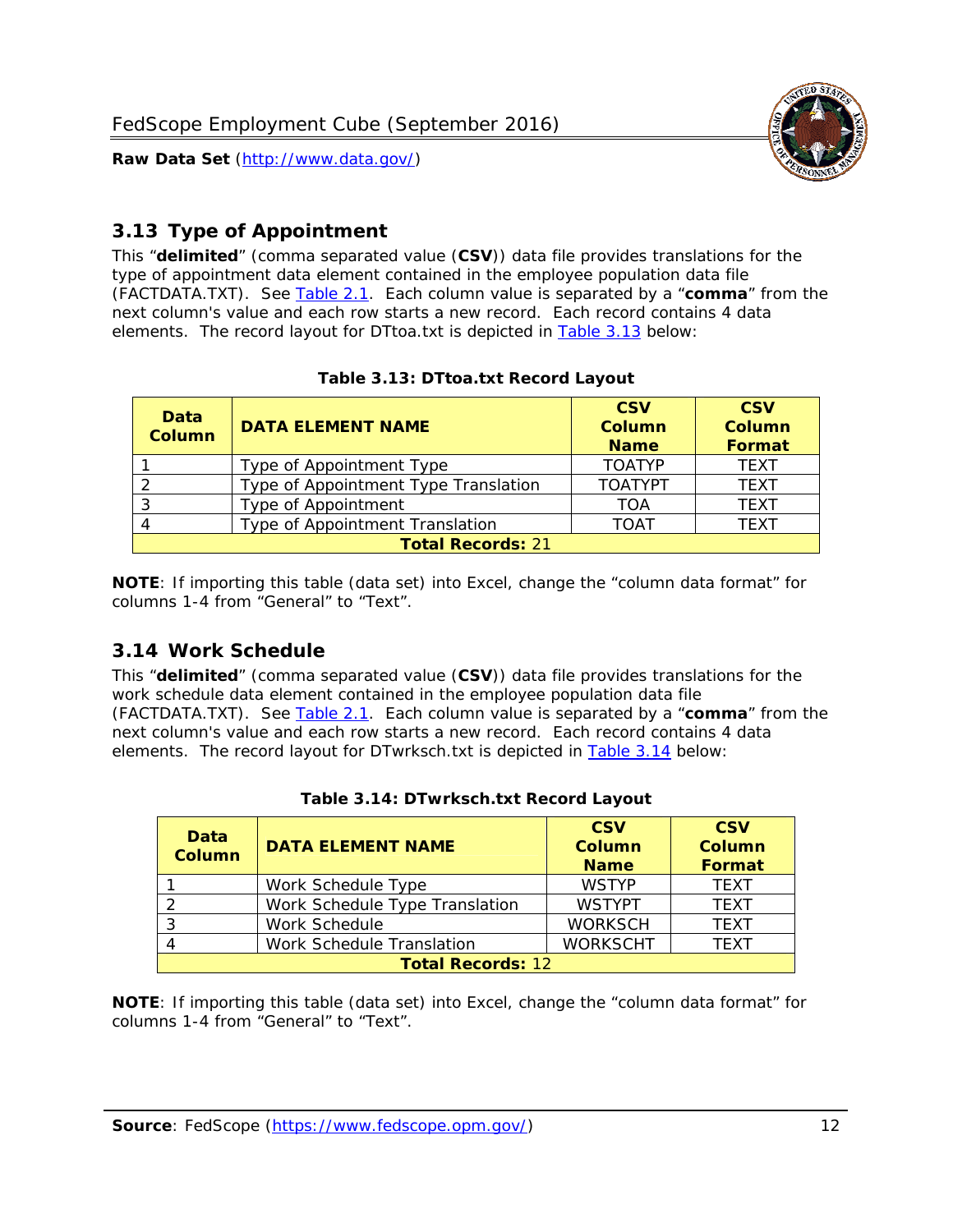

#### <span id="page-13-0"></span>*3.15 Work Status*

<span id="page-13-4"></span><span id="page-13-2"></span>This "**delimited**" (comma separated value (**CSV**)) data file provides translations for the work status data element contained in the employee population data file (FACTDATA.TXT). See [Table 2.1](#page-4-1). Each column value is separated by a "**comma**" from the next column's value and each row starts a new record. Each record contains 2 data elements. The record layout for DTwkstat.txt is depicted in [Table 3.15](#page-13-4) below:

| Data<br><b>Column</b>   | <b>DATA ELEMENT NAME</b> | <b>CSV</b><br>Column<br><b>Name</b> | <b>CSV</b><br>Column<br><b>Format</b> |
|-------------------------|--------------------------|-------------------------------------|---------------------------------------|
|                         | <b>Work Status</b>       | <b>WORKSTAT</b>                     | TFXT                                  |
|                         | Work Status Translation  | <b>WORKSTATT</b>                    | TFXT                                  |
| <b>Total Records: 2</b> |                          |                                     |                                       |

#### **Table 3.15: DTwkstat.txt Record Layout**

**NOTE**: If importing this table (data set) into Excel, change the "column data format" for columns 1-2 from "General" to "Text".

#### <span id="page-13-1"></span>*3.16 Date*

<span id="page-13-5"></span><span id="page-13-3"></span>This "**delimited**" (comma separated value (**CSV**)) data file provides translations for the status file month date data element contained in the employee population data file (FACTDATA.TXT). See [Table 2.1](#page-4-1). Each column value is separated by a "**comma**" from the next column's value and each row starts a new record. Each record contains 2 data elements. The record layout for DTdate.txt is depicted in [Table 3.16](#page-13-5) below:

| Data<br><b>Column</b>   | <b>DATA ELEMENT NAME</b> | <b>CSV</b><br>Column<br><b>Name</b> | <b>CSV</b><br>Column<br><b>Format</b> |  |
|-------------------------|--------------------------|-------------------------------------|---------------------------------------|--|
|                         | File Date                | <b>DATECODE</b>                     | TFXT                                  |  |
|                         | File Date Translation    | <b>DATECODET</b>                    | TFXT                                  |  |
| <b>Total Records: 1</b> |                          |                                     |                                       |  |

**Table 3.16: DTdate.txt Record Layout**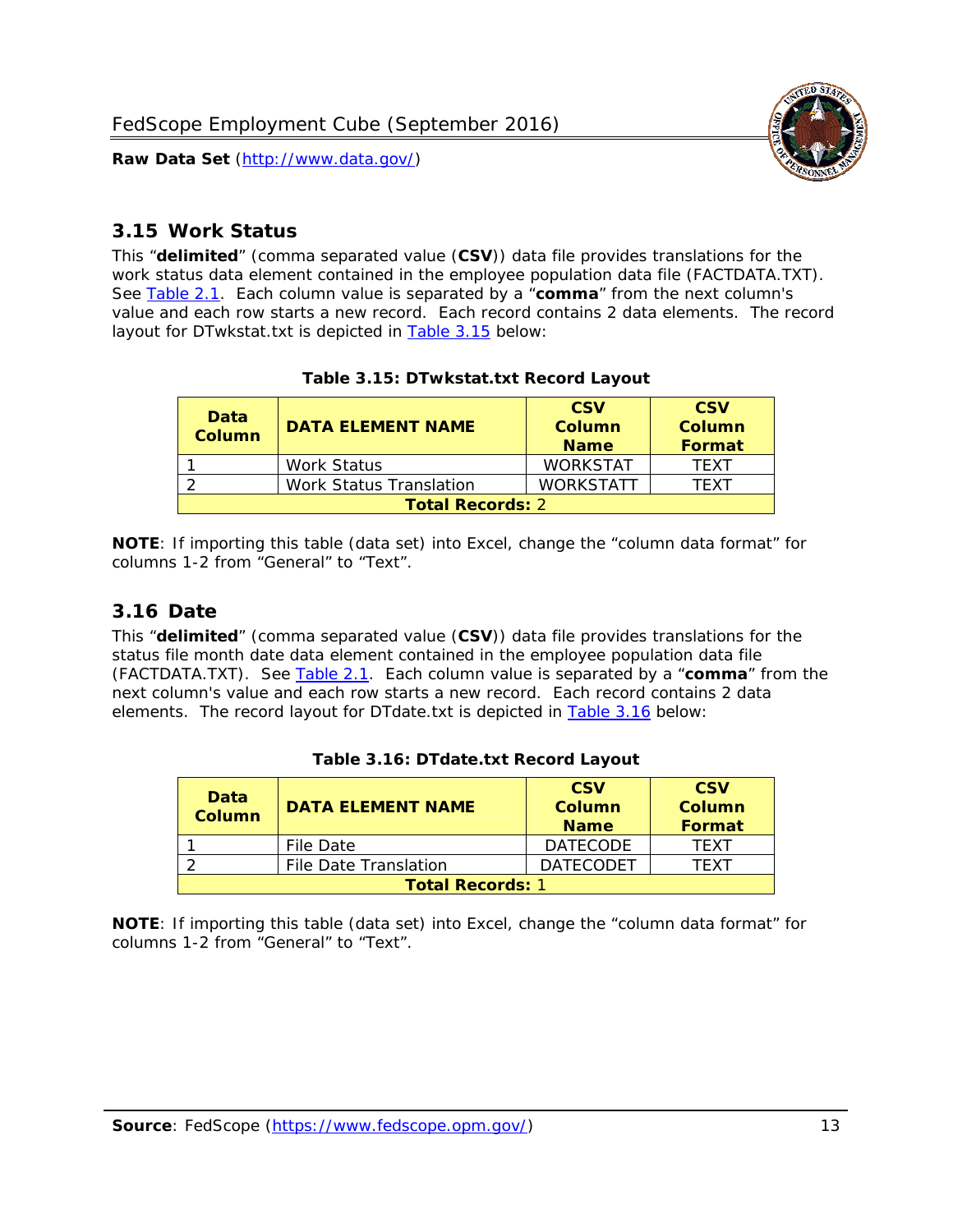

# <span id="page-14-0"></span>*3.17 Employment*

There is no translation file for this data element. Every record in the employee population data file (FACTDATA.TXT) contains a value of "1" for this field. See Chapter [4.17](#page-16-8) for definition of **Employment**.

# <span id="page-14-1"></span>*3.18 Average Salary*

There is no translation file for this data element. See Chapter [4.18](#page-17-1) for definition of [Average](#page-17-1) **[Salary](#page-17-1) [Average Salary.](#page-17-1)** 

# <span id="page-14-2"></span>*3.19 Average Length of Service*

There is no translation file for this data element. See Chapter [4.19](#page-17-2) for definition of [Average](#page-17-2) Length of Service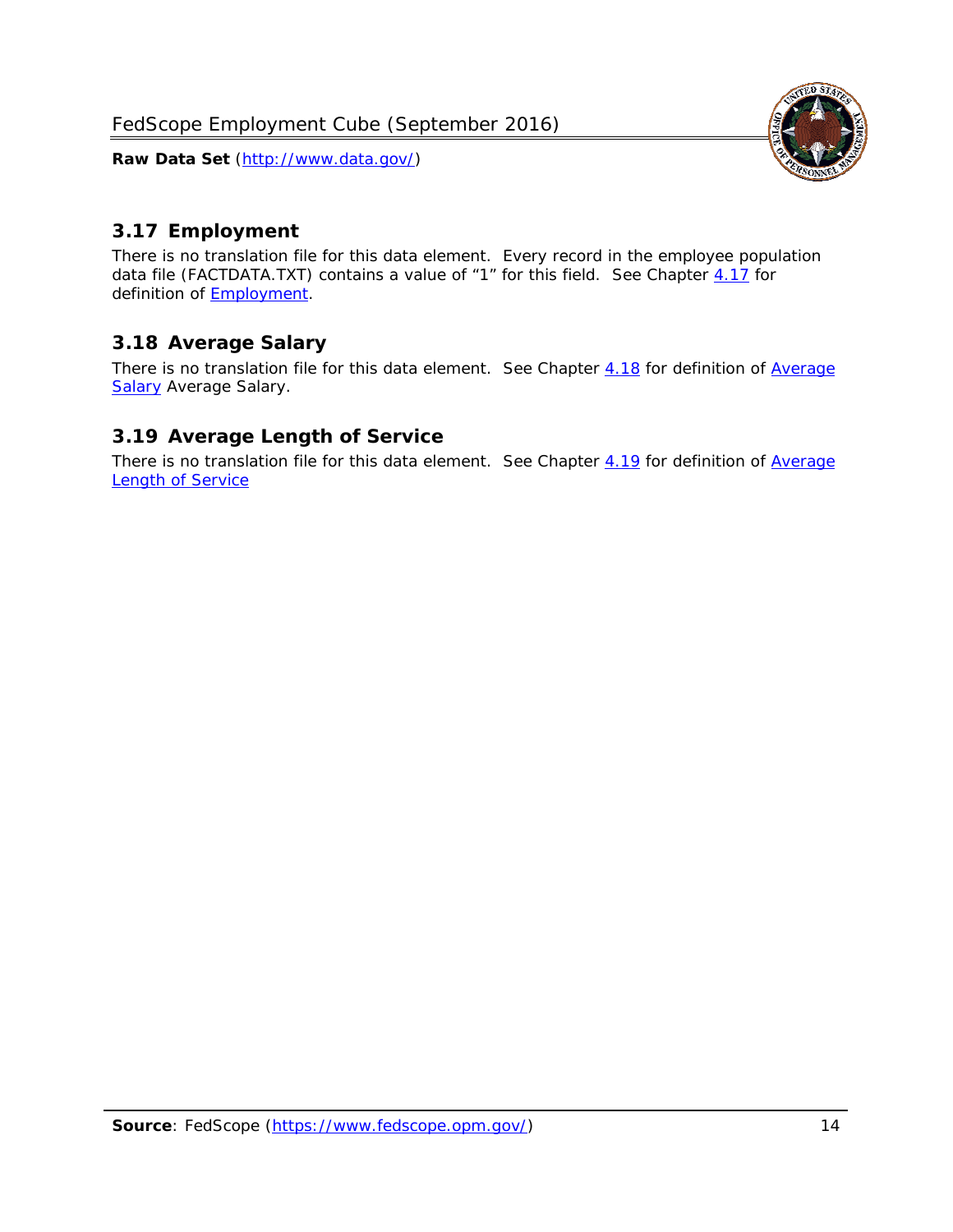

# <span id="page-15-0"></span>**4 DATA DEFINITIONS**

#### <span id="page-15-1"></span>*4.1 Agency*

The employing organization.

#### <span id="page-15-2"></span>*4.2 Location*

The official duty station of an employee. Locations in the United States are defined in terms of states. Locations outside the United States are defined in terms of countries and U.S. territories.

#### <span id="page-15-3"></span>*4.3 Age*

An employee's age. Age is displayed in five-year intervals, except for an initial interval of less than 20 years and a final interval of 65 years or more.

#### <span id="page-15-4"></span>*4.4 Education Level*

The extent of an employee's educational attainment from an accredited institution.

#### <span id="page-15-5"></span>*4.5 General Schedule & Equivalent Grade*

The General Schedule grade for pay plans in the General Schedule and Equivalent pay plan category (See [Pay Plan & Grade](#page-16-0)).

#### <span id="page-15-6"></span>*4.6 Length of Service*

The number of years of Federal civilian employment, creditable military service, and other service made creditable by specific legislation. Length of service is grouped by five-year intervals, except for:

- a. the initial intervals of less than 1 year, 1-2 years, and 3-4 years and
- b. the final interval of 35 years or more.

#### <span id="page-15-7"></span>*4.7 Occupation*

An employee's occupation as defined by the Office of Personnel Management (OPM).

#### <span id="page-15-8"></span>*4.8 Occupation Category*

Occupational categories are defined by the educational requirements of the occupation and the subject matter and level of difficulty or responsibility of the work.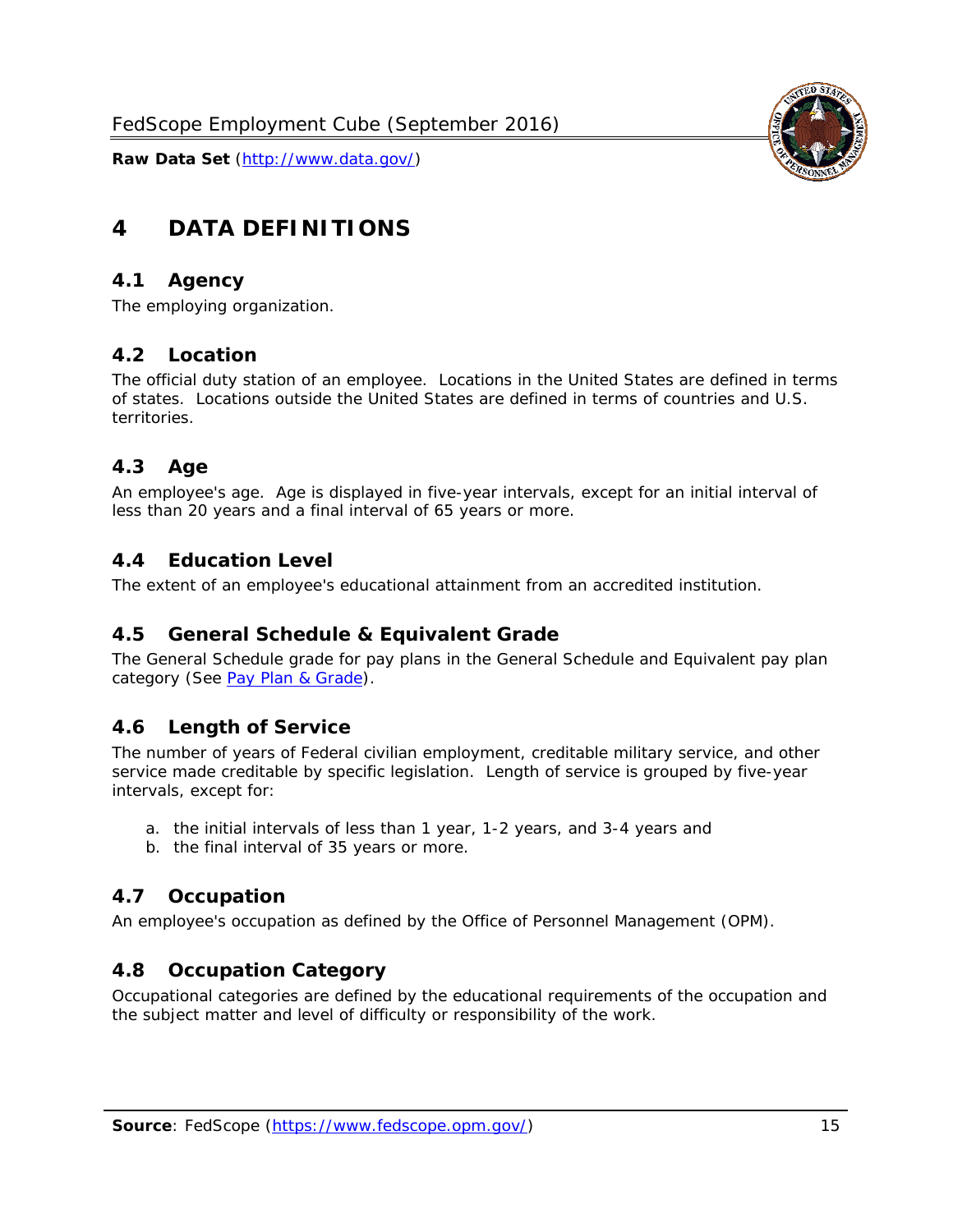<span id="page-16-0"></span>

The pay system and, where applicable, the grade used to determine an employee's basic pay rate. Grade denotes a hierarchical position in a pay plan and is sometimes referred to as level, class, rank, or pay band.

# <span id="page-16-1"></span>*4.10 Salary Level*

An employee's adjusted basic pay, which is an annualized rate of pay. Adjusted basic pay is the sum of an employee's rate of basic pay plus any locality comparability payment and/or special pay adjustment for law enforcement officers. Salaries are grouped by \$10,000 intervals, except for an initial interval of less than \$20,000 and a final interval of \$180,000 or more.

An employee's actual earnings may be more or less than the annualized rate because of factors such as overtime, shift differentials, less than full time work, or leave without pay.

# <span id="page-16-2"></span>*4.11 STEM Occupations*

Listing of occupations grouped into the following four occupational series:

- 1. **S**cience
- 2. **T**echnology
- 3. **E**ngineering
- 4. **M**athematics

#### <span id="page-16-3"></span>*4.12 Supervisory Status*

The nature of managerial, supervisory, or non-supervisory responsibility assigned to an employee's position.

#### <span id="page-16-4"></span>*4.13 Type of Appointment*

An employee's appointment in terms of permanence and competitiveness.

#### <span id="page-16-5"></span>*4.14 Work Schedule*

The time basis on which an employee is scheduled to work.

#### <span id="page-16-6"></span>*4.15 Work Status*

A combination of Type of Appointment and Work Schedule data elements. The Work Status data element is limited to "Non-Seasonal Full Time Permanent" and "Other Employees".

#### <span id="page-16-7"></span>*4.16 Date*

<span id="page-16-8"></span>The file date (e.g. September 2016 represented by 201609).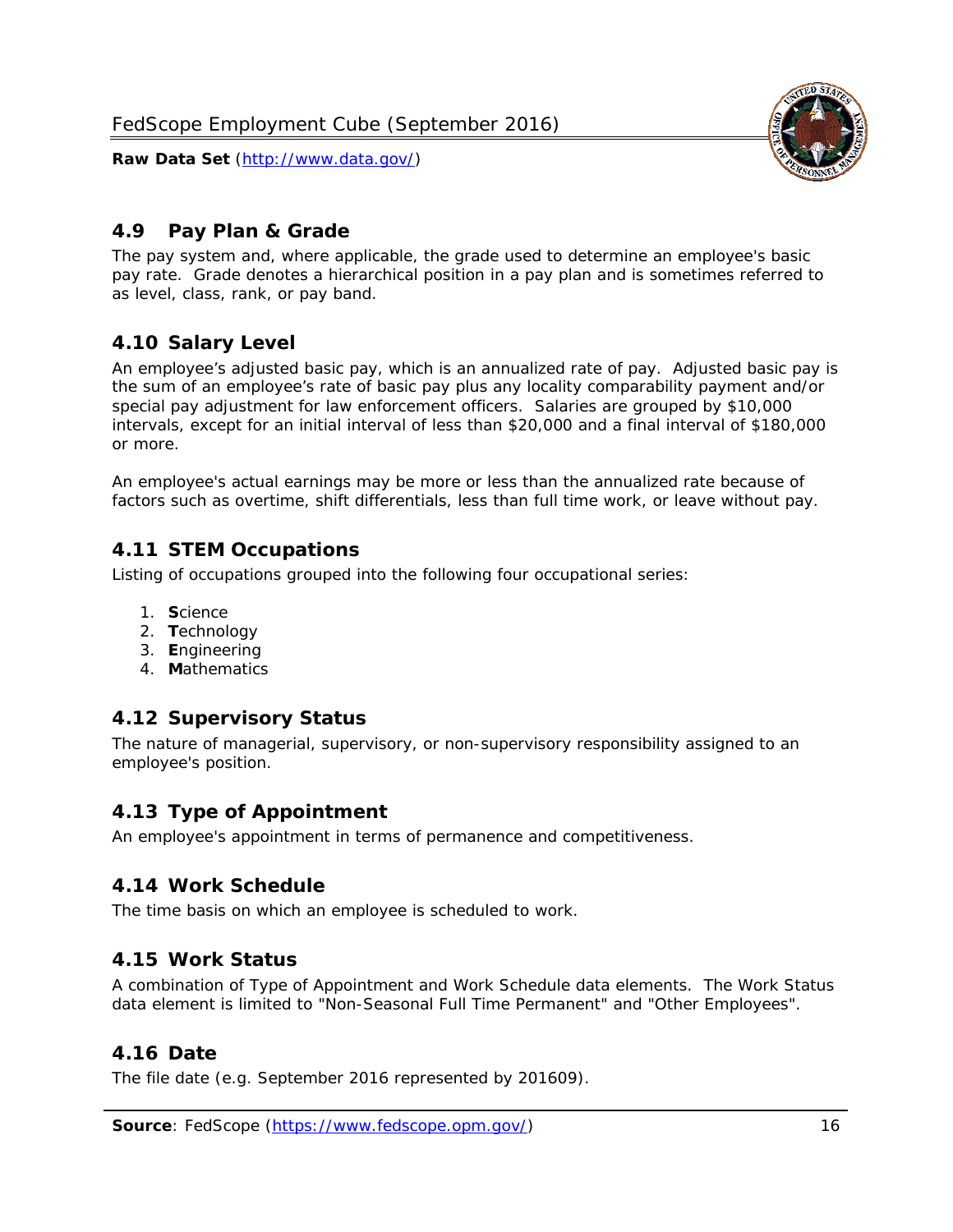

# <span id="page-17-0"></span>*4.17 Employment*

A measure representing the number of employees in pay status at the end of the quarter (or end of the pay period prior to the end of the quarter).

# <span id="page-17-1"></span>*4.18 Average Salary*

A measure representing the average adjusted basic pay, an annualized rate of pay. Adjusted basic pay is the sum of an employee's rate of basic pay and any locality comparability payment and/or special pay adjustment for law enforcement officers.

An employee's actual earnings may be more or less than the annualized rate because of factors such as overtime, shift differentials, less than full time work, or leave without pay.

Invalid salary values are excluded from the average. A large number of invalid values could invalidate the average. To obtain counts of invalid values, display the data using the Salary Level dimension (See [Salary Level\)](#page-16-1).

# <span id="page-17-2"></span>*4.19 Average Length of Service*

A measure representing the average number of years of Federal civilian employment and creditable military service.

Invalid values are excluded from the average. A large number of invalid values could invalidate the average. To obtain counts of invalid values, display the data using the Length of Service dimension (See [Length of Service](#page-15-6)).